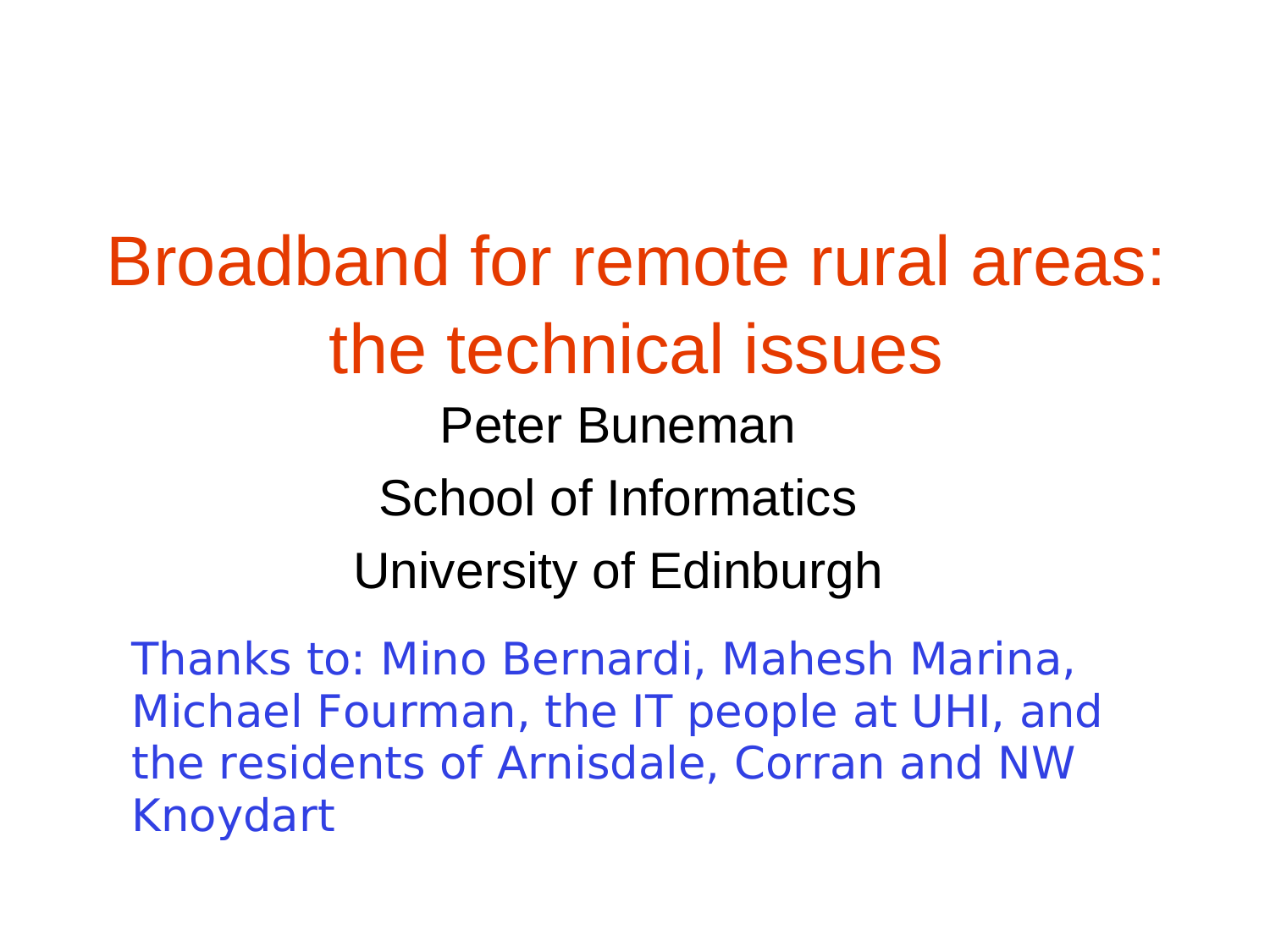## A Promise



"We will start where the task is toughest, if we are to ensure no part of Scotland misses out: the Highlands and Islands and the South of Scotland". Connecting Scotland Scottish Executive report, 2001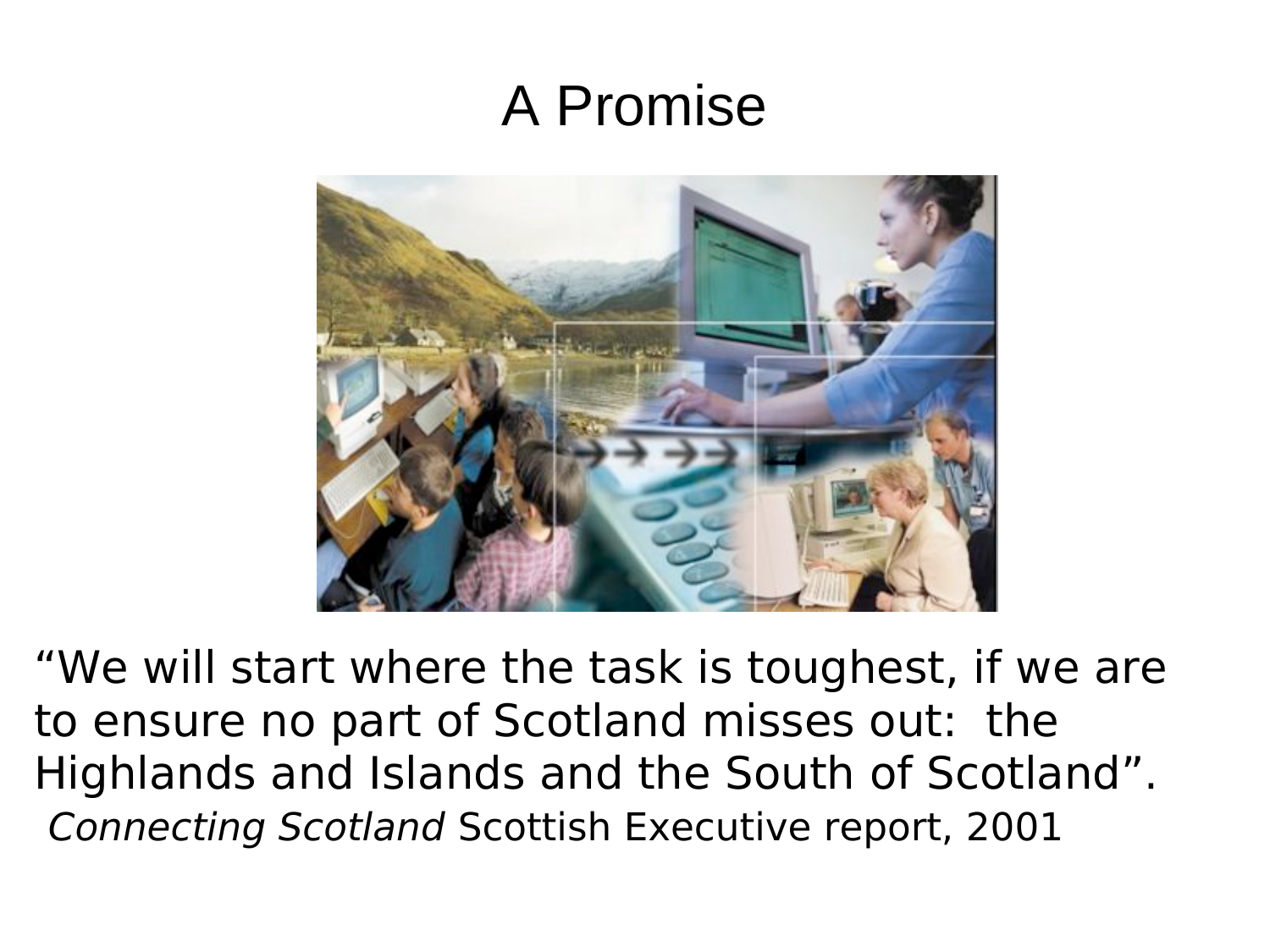## **Frustration**



## Six years later - no broadband. Why?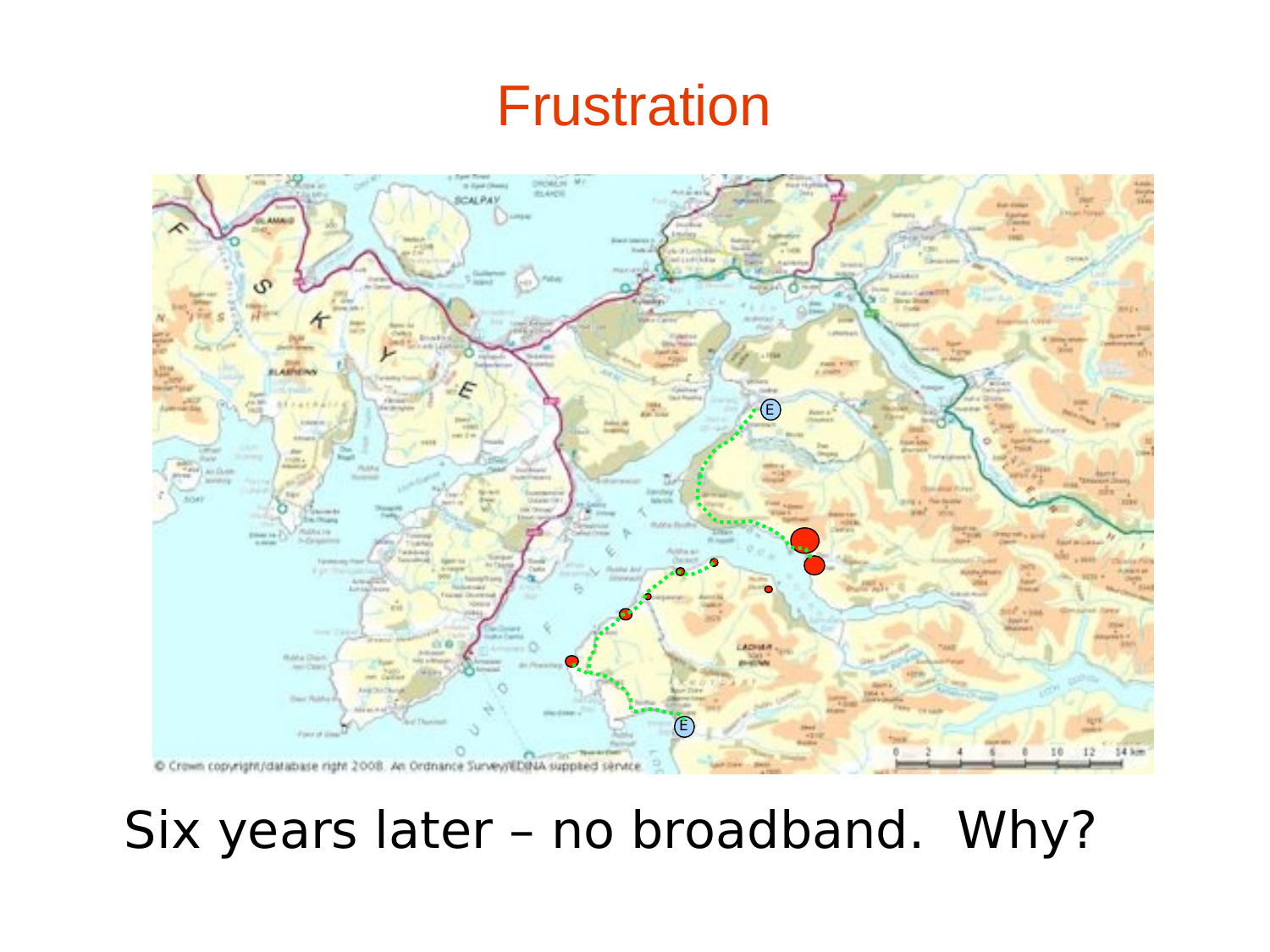## **Basic facts about broadband**

From the backhaul (the broadband "grid" or the gas main)  $$ usually at the telephone exchange

- Copper cable
	- $\cdot$  < 1 mile, 8-20 Mbs
	- $\cdot$  1-5 miles, 512 Kbs 8Mbs
	- $\cdot$  > 5 miles, forget it even dial-up may not work
- Optic fibre wonderful
- · Satellite, expensive & horrible latency
- · Wireless?

The simple message: if there are more than a few hundred metres of copper in your backhaul connection, you'll never get super-fast broadband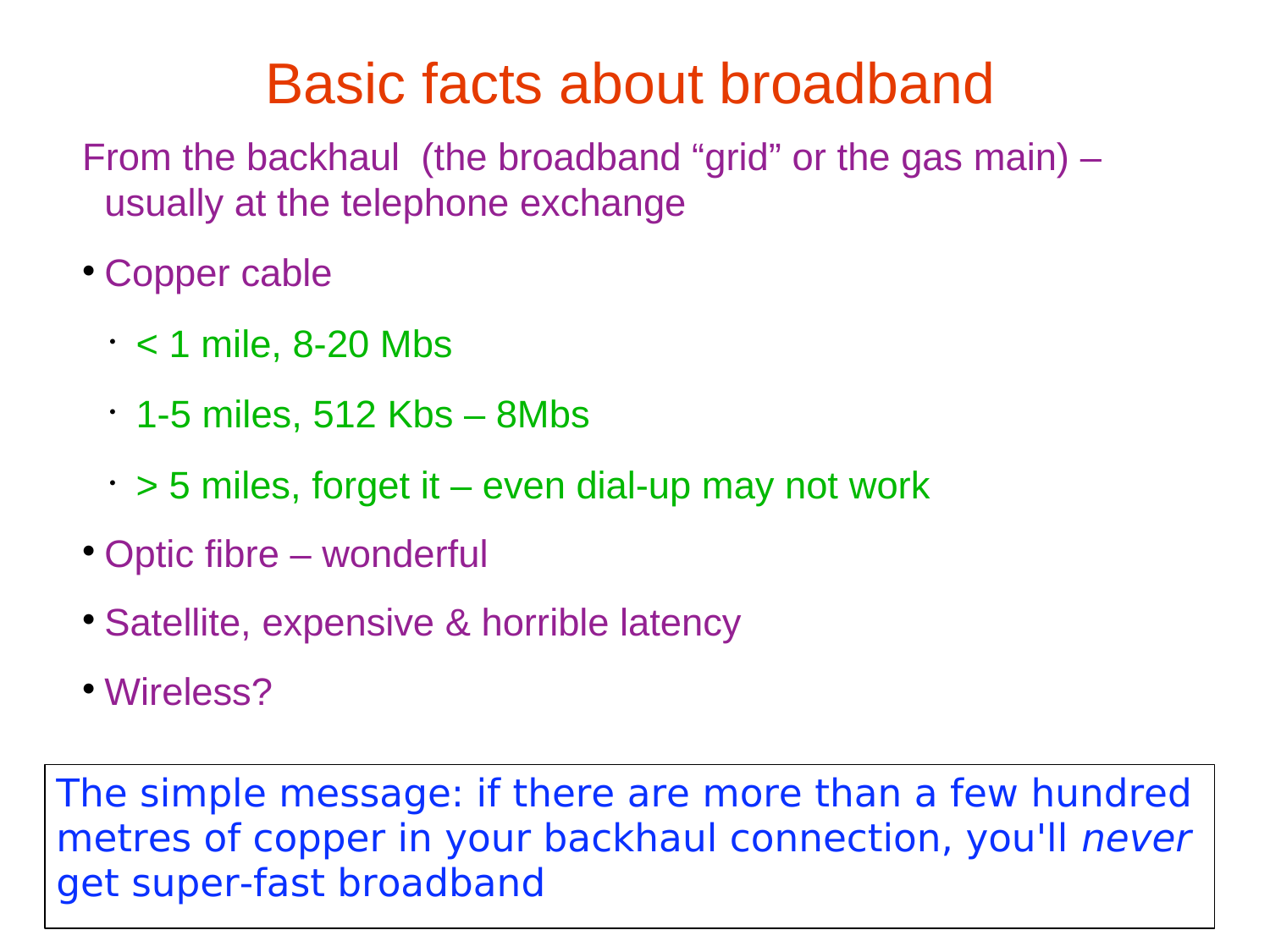## **Some rough statistics**

- 24 full-time residences; 16 part-time and holiday lets
- 2000: 3 children
- 2010: 14 children
- 5 New houses and 5 substantial conversions in 2000-2010
- 4 local employers (wind energy, fish farm, hotel, local estates)
- Local businesses: organic farming, prawn fishing, tourism, photography, web design, cruises, ferry service.
- Several part-time residents who can work locally provided they have internet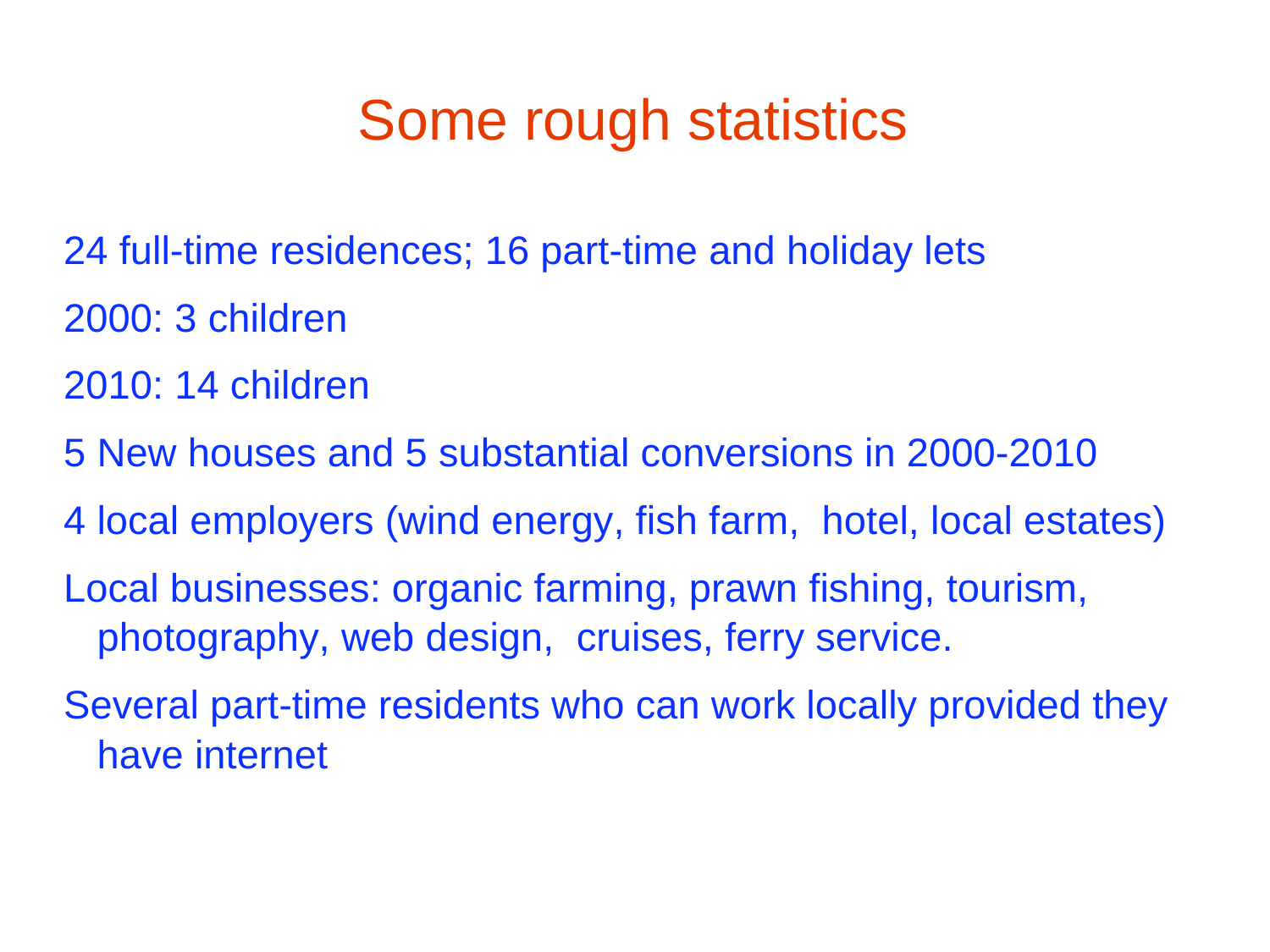## Campaigns to SG, BT etc had dubious results!



is to a id's housi to chec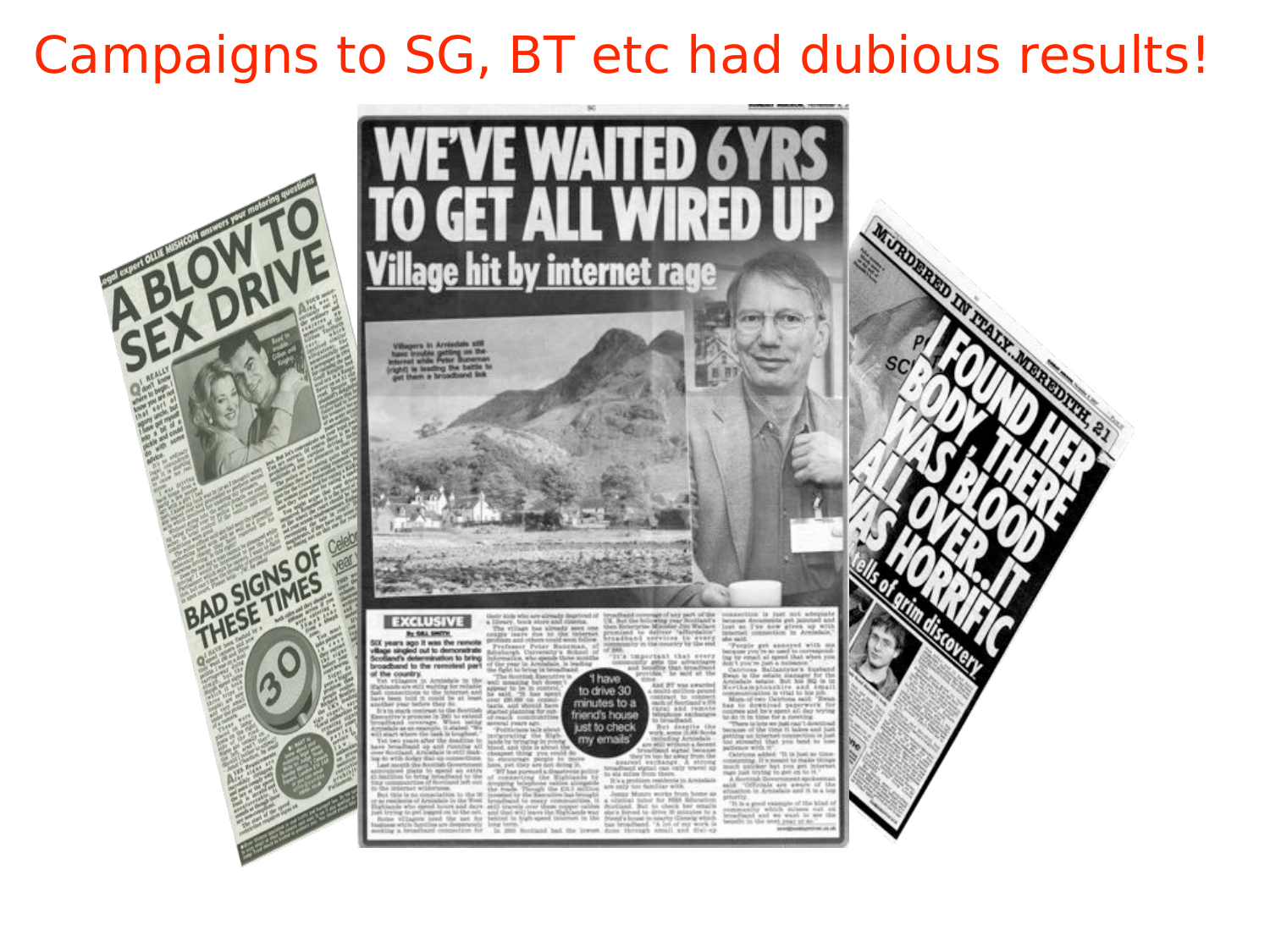## **A Chance Encounter**





**Mahesh Marina** 

Mino Bernardi

Could we use commodity hardware to build effective long-distance wireless distribution?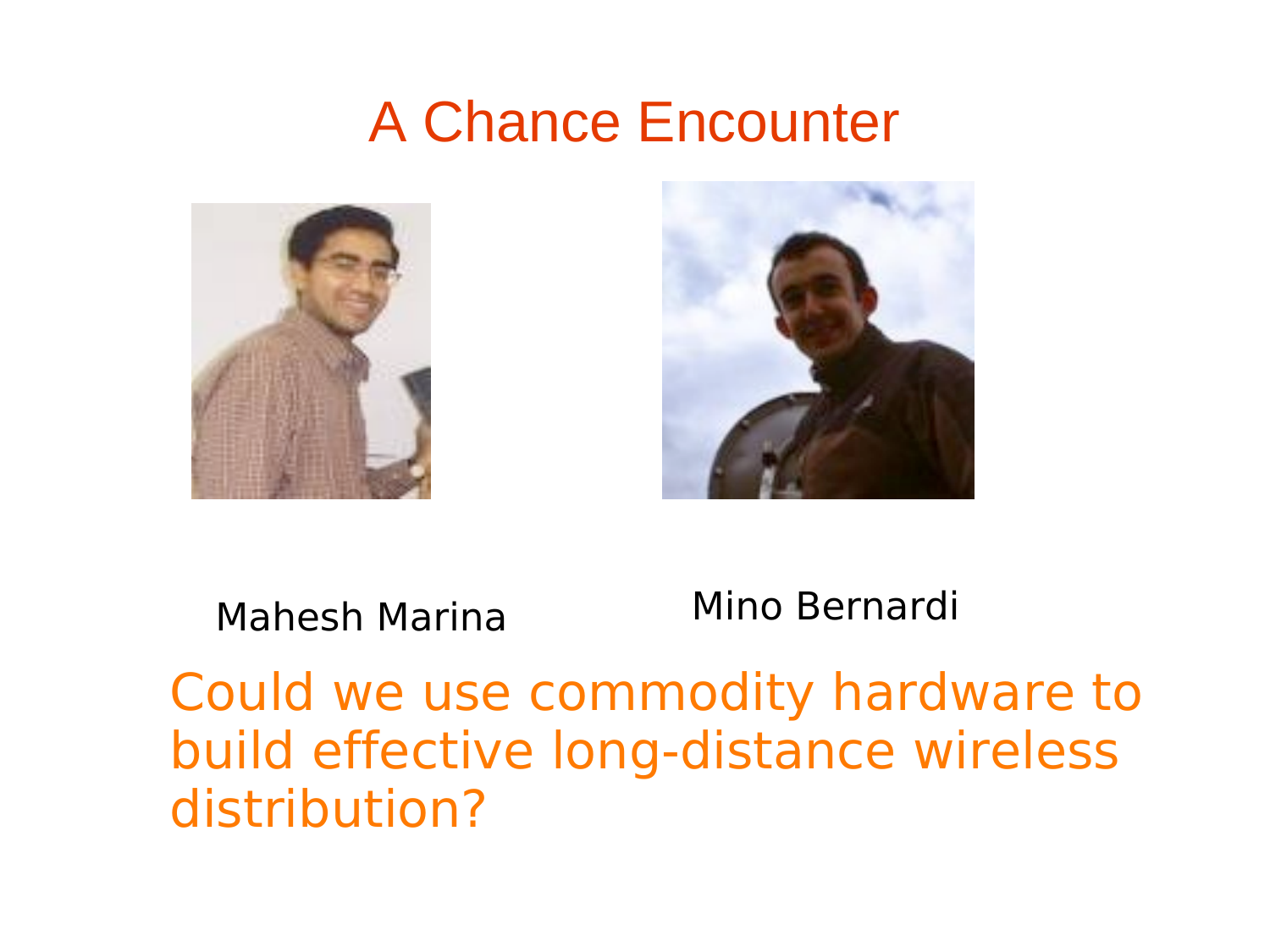## The Tegola Testbed

Dedicated to research into high-speed, low cost rural broadband

Fortunately, because it is research, we could obtain backhaul through the Janet network at UHI

**Research issues:** 

- **Network management**
- **Propagation over water**
- **Power management** 
	- (for self-powered relays)
- **Mast location planning**

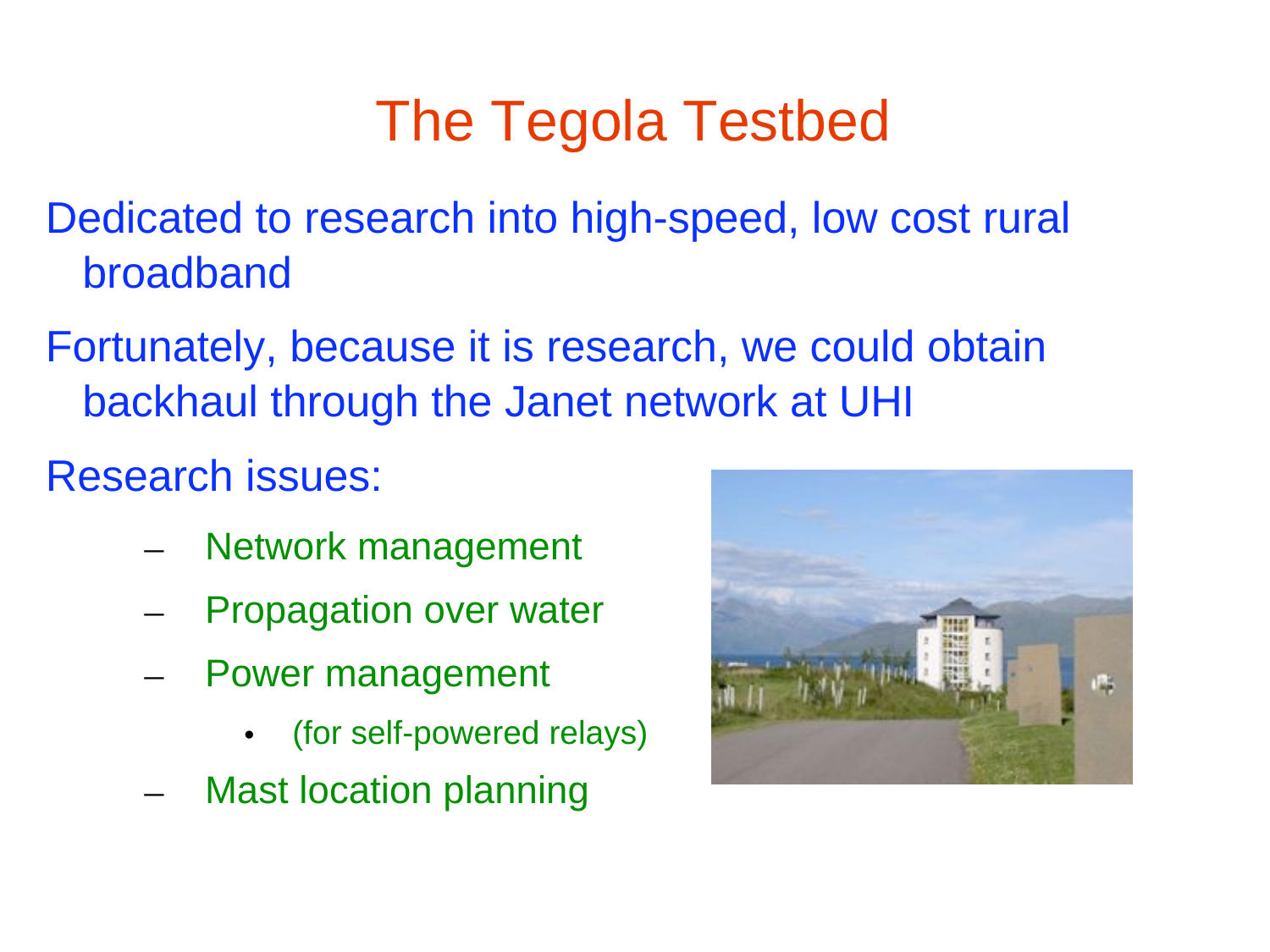





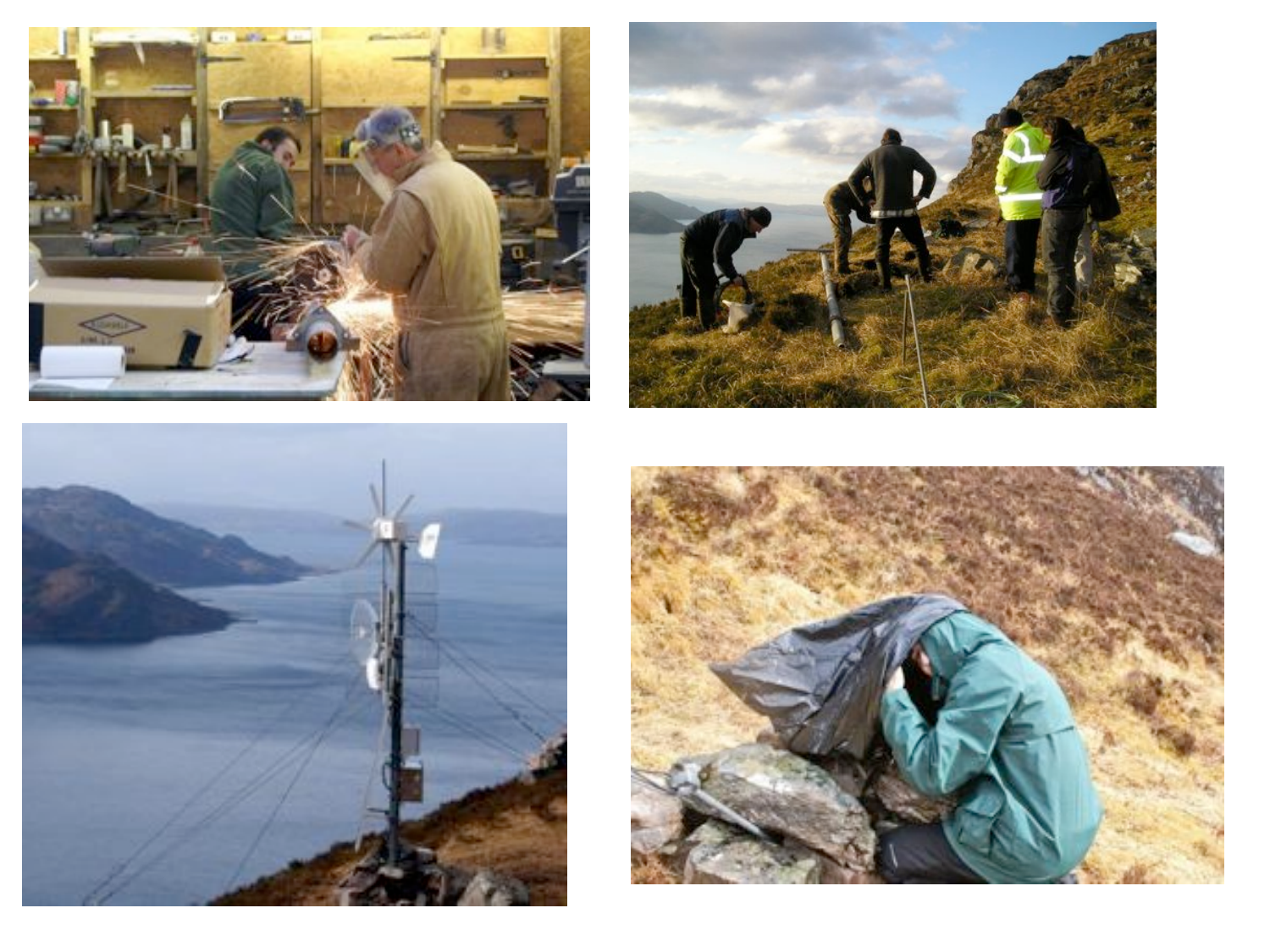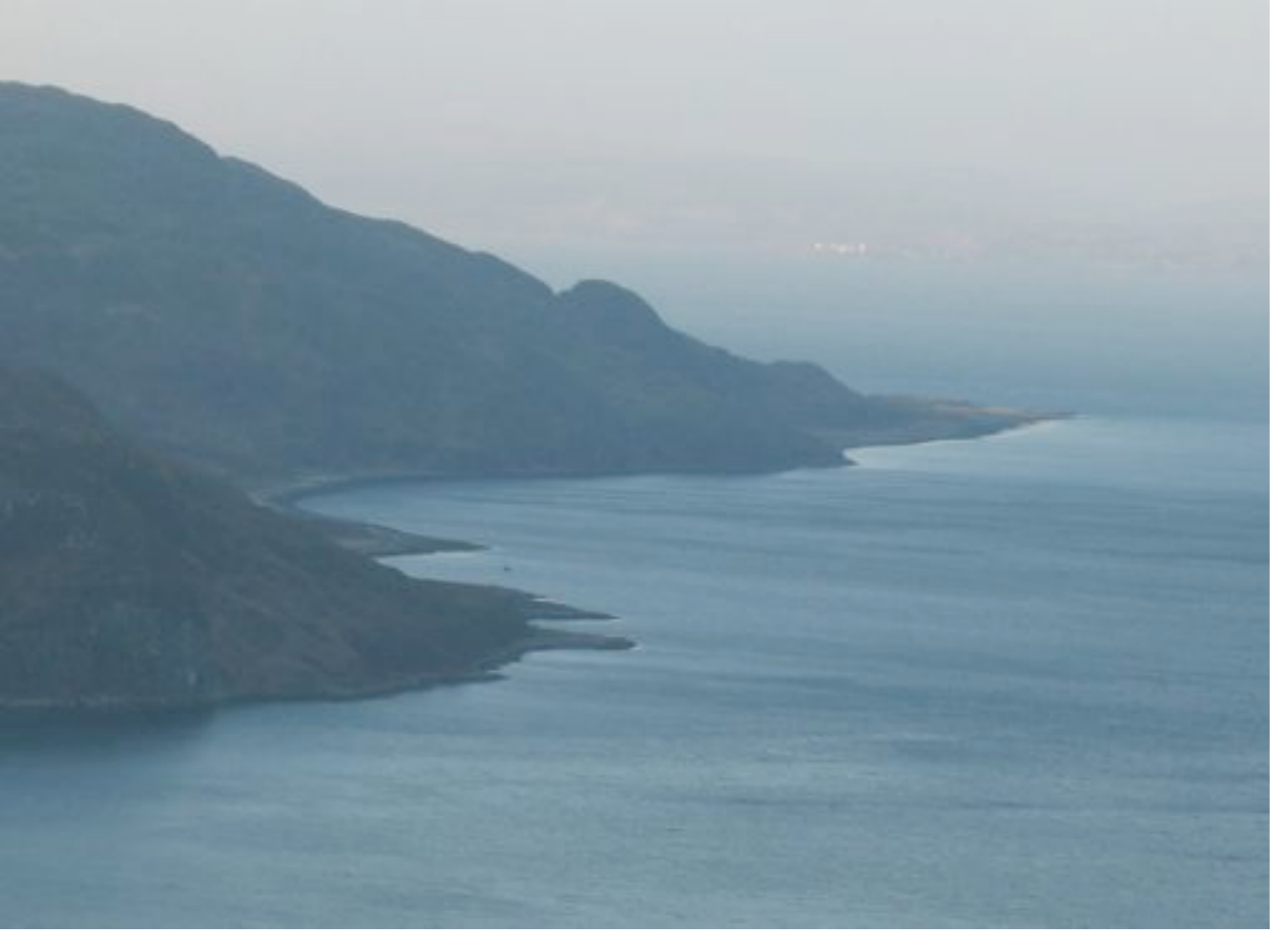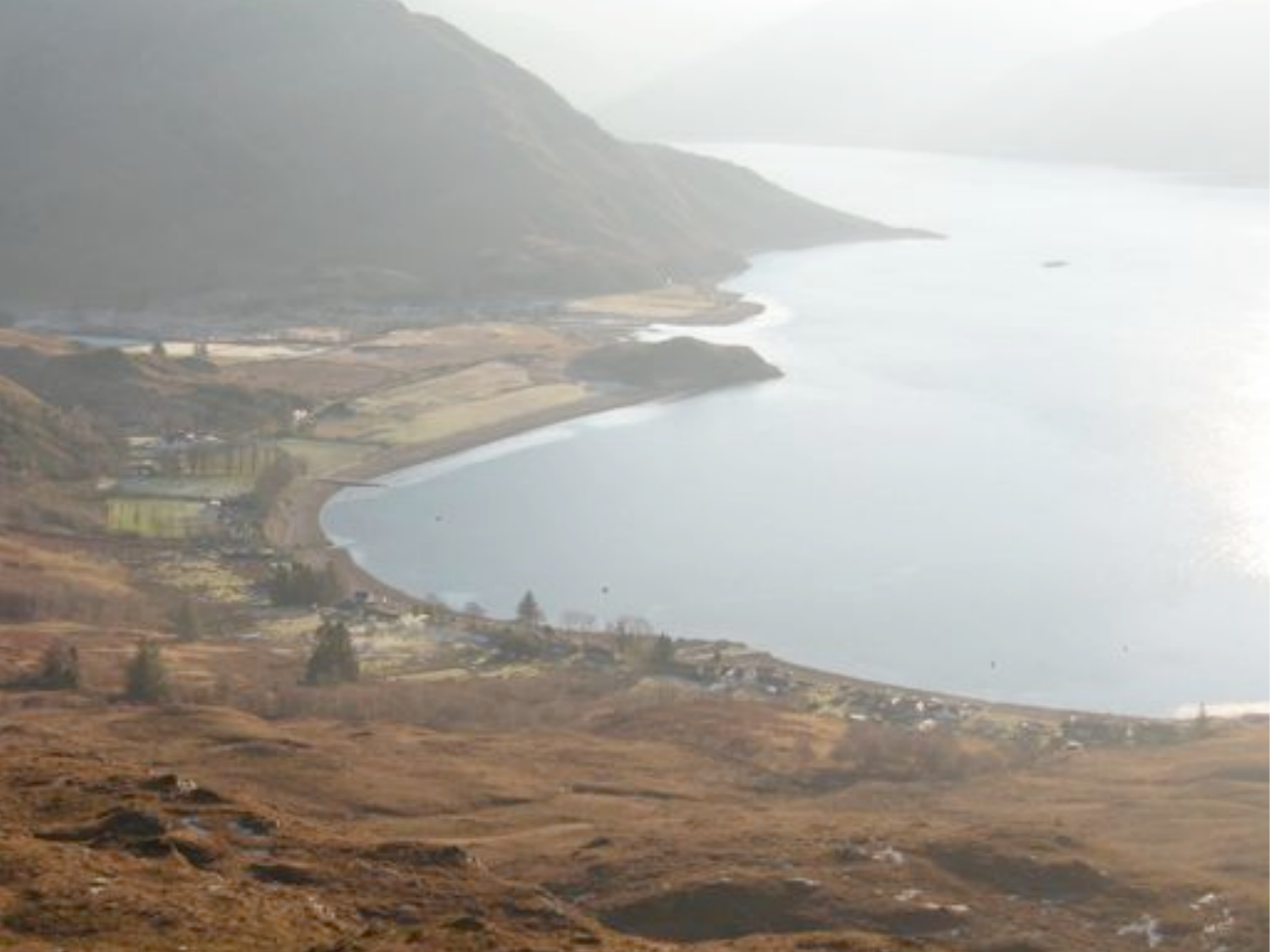## Tegola: the current network

- Serves about 40 households  $\bullet$
- Covers Arnisdale, Corran and the NW coast of Knoydart (most inaccessible place  $\bullet$ in mainland Scotland)
- Delivers speeds of up to 25 Mb/s (limited by backhaul) symmetrical and low  $\bullet$ latency
- "Loop" configuration increases reliability  $\epsilon$
- Cost of deployed kit  $\leq$  £8k (much of it on power generation)  $\bullet$

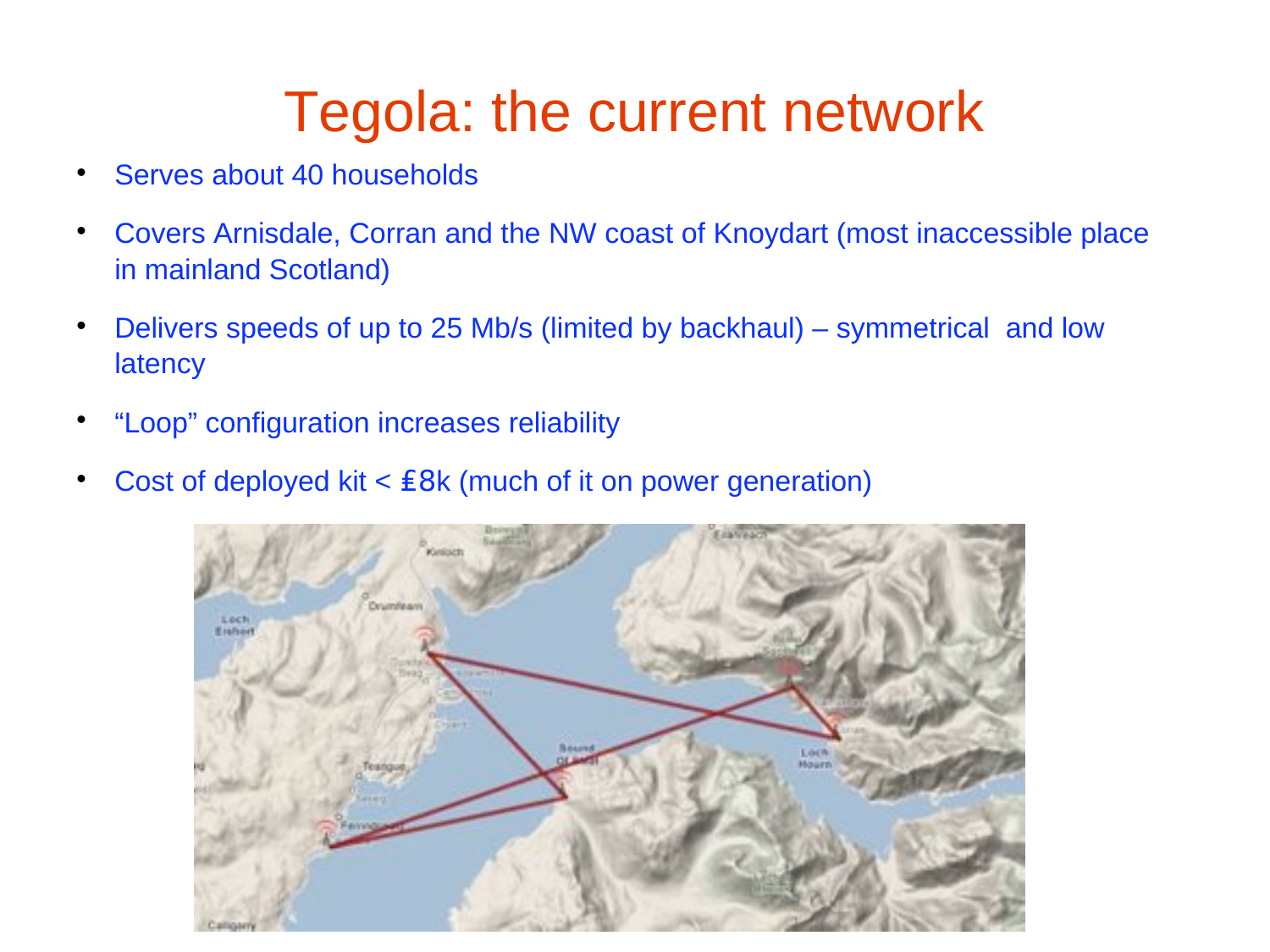# **Rural communities need broadband more** than urban communities!

- People want internet for business
	- ◆ proportion of small businesses *higher* than in urban areas.)
- Greater reliance on on-line shopping.
- Other forms of communication may not work
	- ◆ telephone, radio, TV, mobiles
- Alternative to libraries, cinemas, etc.
- Education.
	- ◆ High-school pupils on Eigg can lose 3 weeks a year due to bad weather.
- "Distance" communications. Don't underestimate their social importance, especially for the oldies!
- Telemedicine?



Willie Sandaig "teleconferences" with his grandchildren in New Zealand



Finlay, in Arnisdale, keeps in touch with his pal Sam in Worcester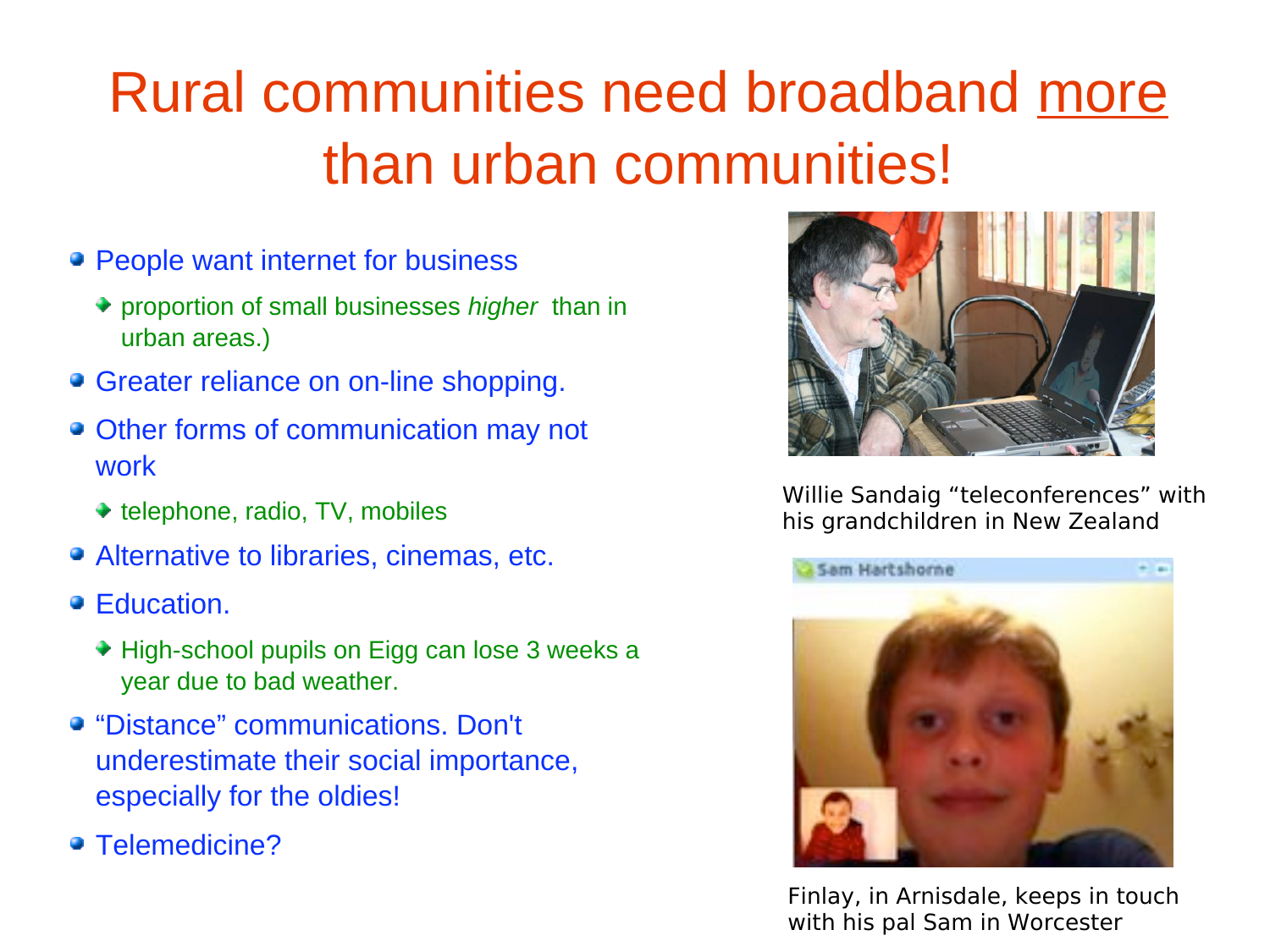# Wireless is cheap, fast and easy to deploy

- In the past three years there has been a<br>dramatic drop in the cost of wireless equipment
- Fast capable of delivering superfast  $\mathcal{L}$  $-100MB/s$
- Modular "plug-in" components
- **Cheap electronics** C.
	- A 20km link: £400
	- **Consumer receivers: £70**
- Only basic electrical knowledge<br>required locally
	- The "clever stuff" can all be done remotely
- **Easily reconfigurable** 
	- No need to dig up roads if things change
	- Masts can be moved



The Eigg pilot project now serves 20 households. Total material cost £5,000 Compare with £17,000 SG subsidy for very low quality satellite.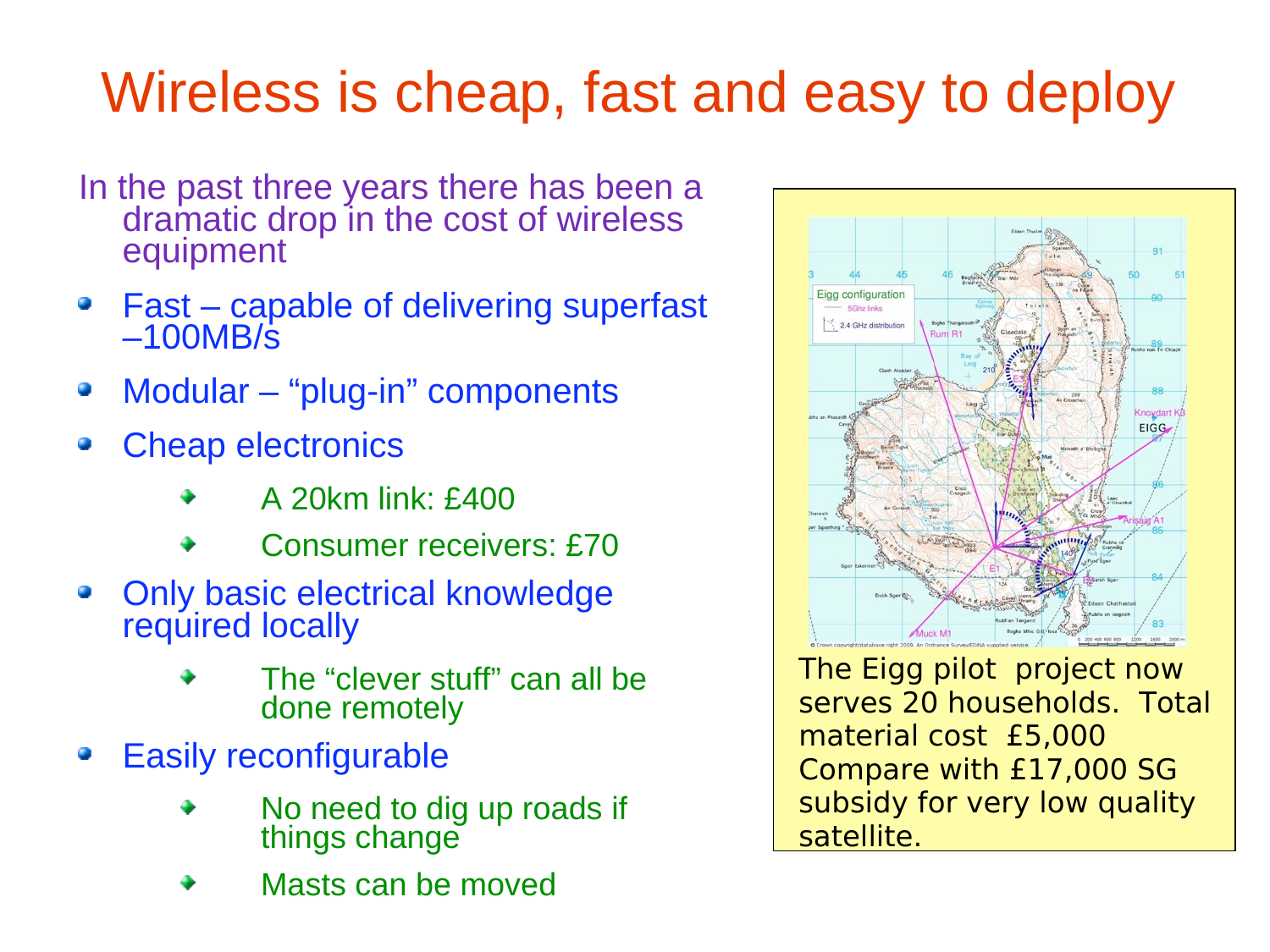### We also got some practical experience

"Masts" need not be masts

### "Green" power is neither green nor reliable







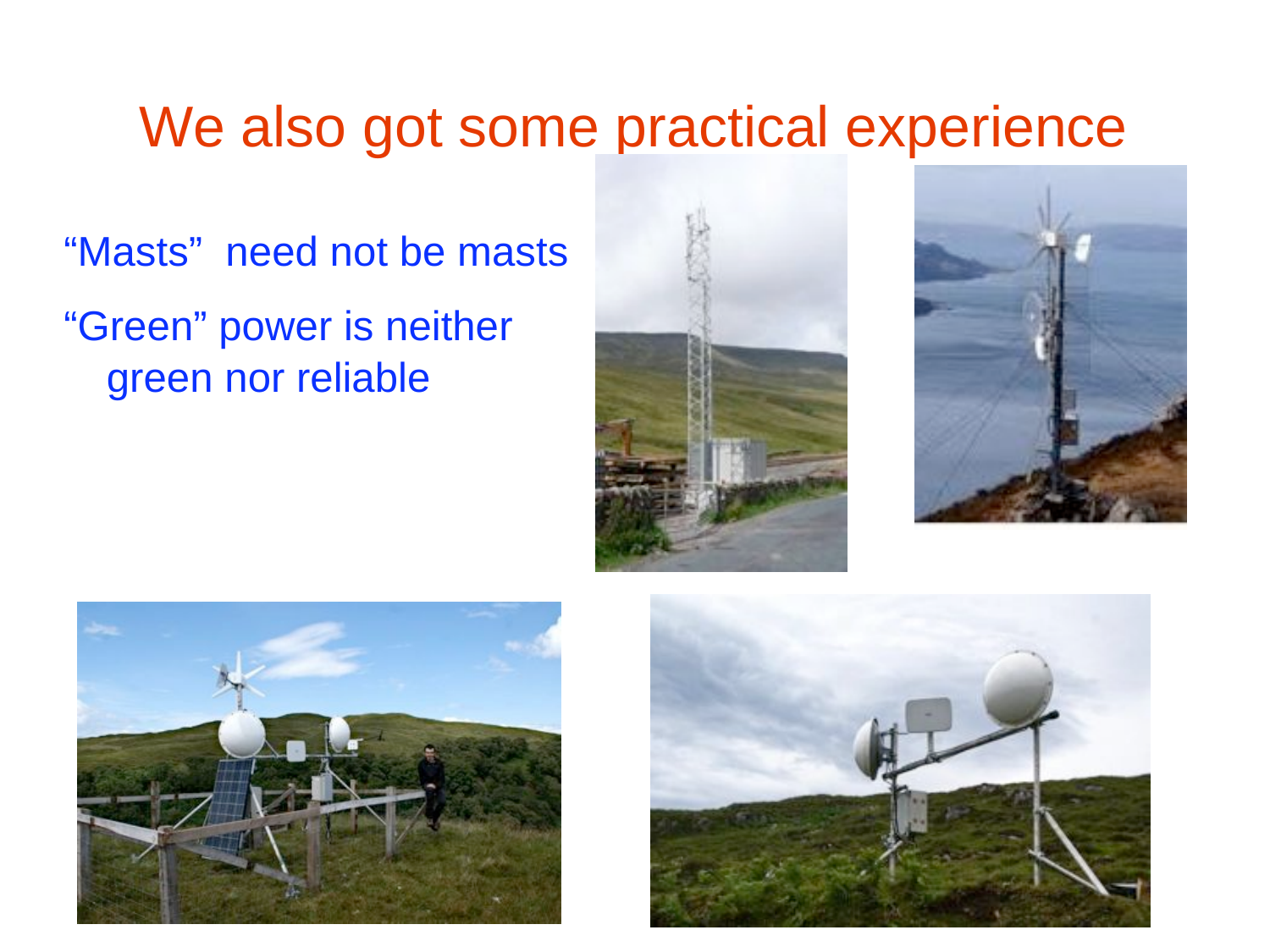# **Communities and local business can deliver** where centralised organisations cannot

- **Rural communities are resourceful**
- **Travel costs are minimal**
- Mast sites can be negotiated by local agreement



Finlay (now age 11) our on-site engineer



Various transportation systems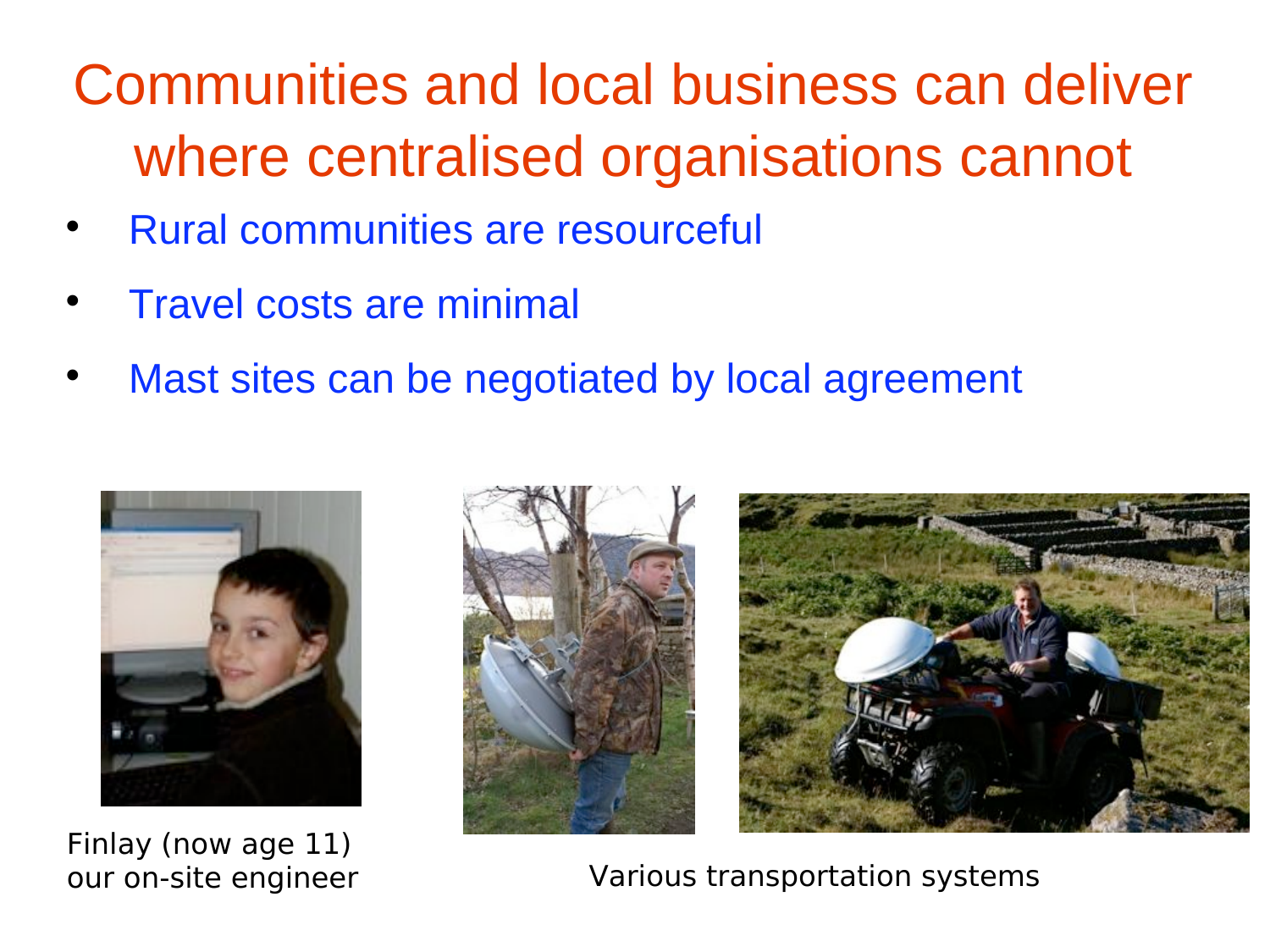## Where we are

- Tegola has been up and running for three years.
- Despite student experiments and "west highland engineering" it has delivered reliability, speed and quality of service that would be the envy of most people in cities.
- It has been copied (Eigg Pilot) and other extensions and copies are under way (Rum, Muck, Canna, S. Knoydart, Laggan...)
- We would love to see it being used for new applications, e.g. telemedicine.



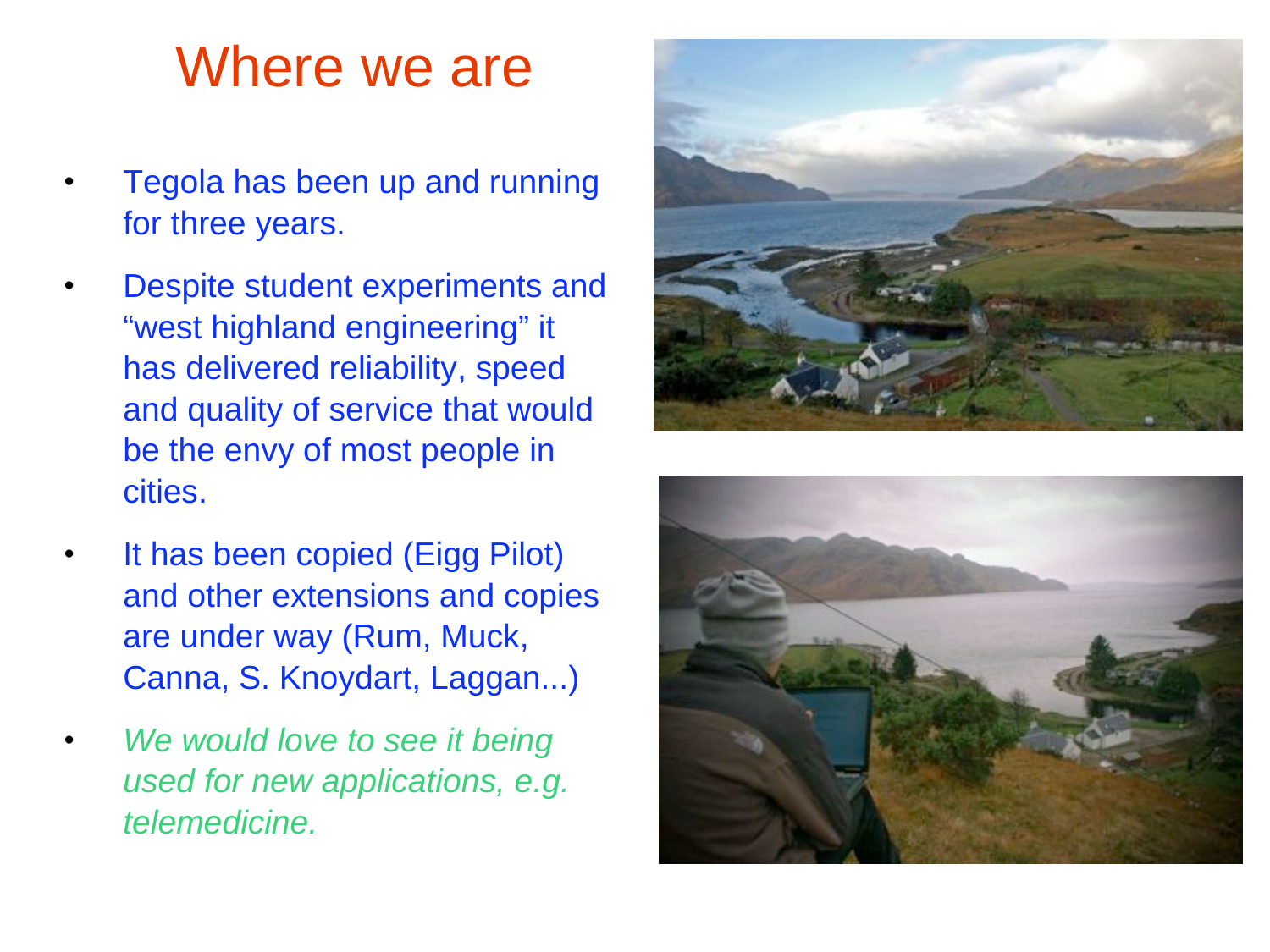#### Proposed L. Hourn - Knoydart - Small Isles network

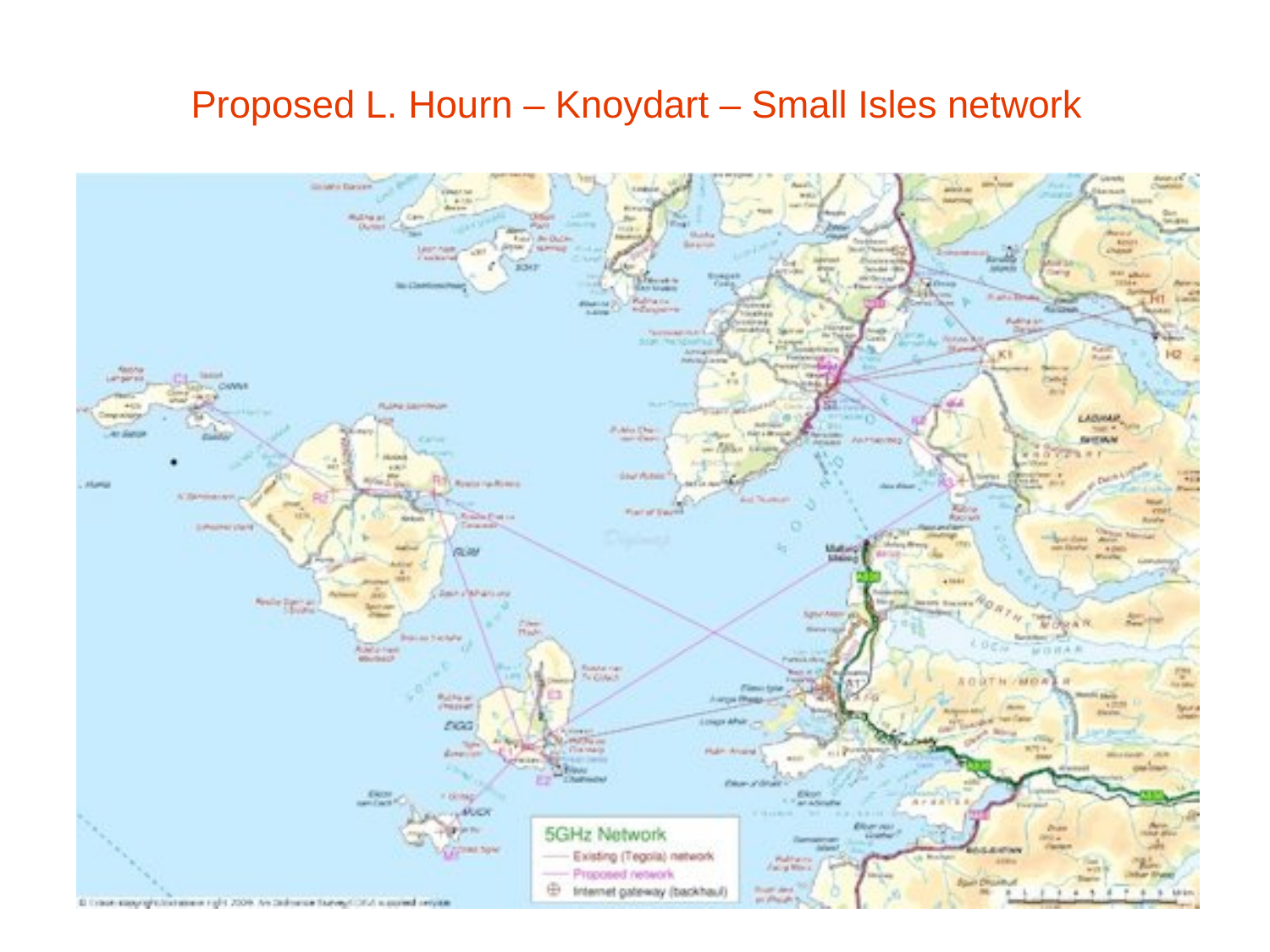### What next? How can more of rural Scotland benefit?

#### First, some serious misconceptions

- Rural distribution can be solved with satellite and existing copper.  $\mathcal{L}$ 
	- No! Good teleconferencing requires speed, symmetry and low latency
- We need to persuade rural communities that they need broadband.  $\mathcal{L}$
- We need more surveys to assess the rural demand 9
- "The costs of deploying next generation broadband in rural areas will C. far exceed the costs in urban areas." Scotland's Digital Future: A **Strategy for Scotland (SG 2011)**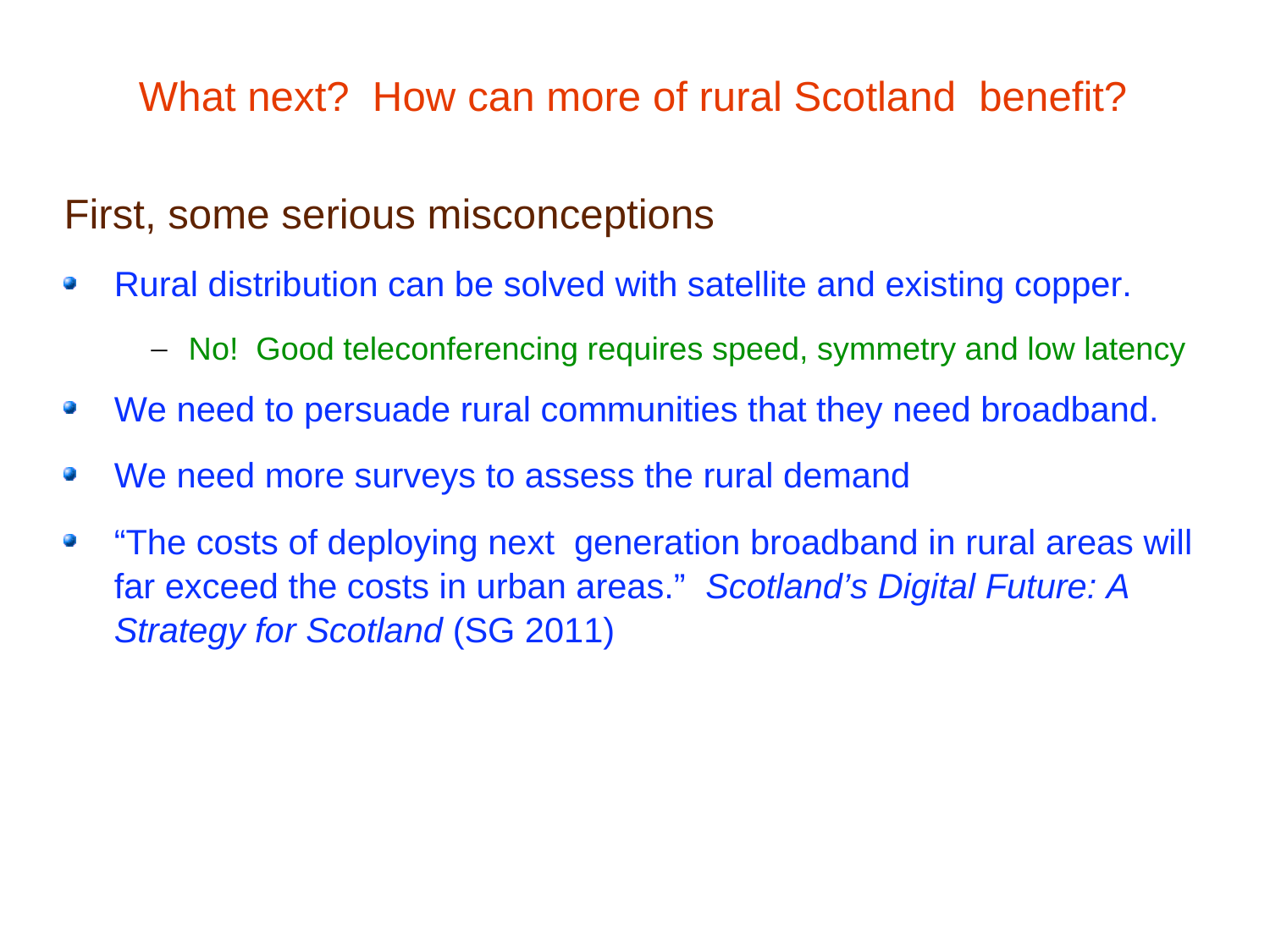## Backhaul – the main problem

- Short term (2 years): There is wireless backhaul with substantial spare capacity serving government, but communities can't get at it.
- Long term there is almost no fibre serving rural Scotland. What is needed is an open-access "digital hub" to serve every community rural or urban - in Scotland. See the Fourman report:

http://www.royalsoced.org.uk/enquiries/Digital Scotland/index.htm



"We recommend that every community of 2,000 people ... should be reached by a digital hub"